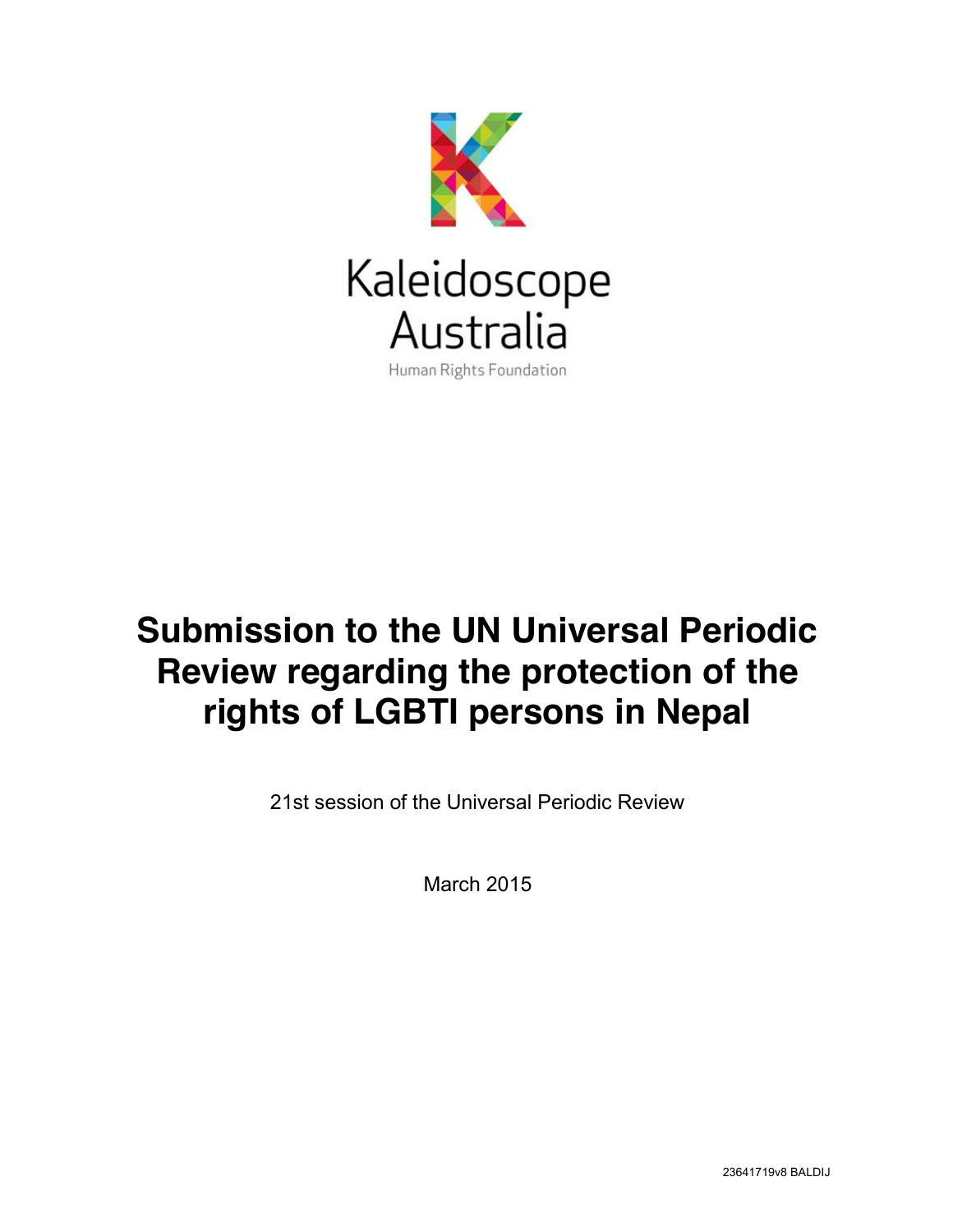## **1. Executive Summary**

- 1.1 Kaleidoscope Human Rights Foundation (**Kaleidoscope**) is a non-governmental organisation that works with local activists to protect and promote the rights of lesbian, gay, bisexual, transgender and intersex (**LGBTI**) persons in the Asia-Pacific Region. In conjunction with local community members, in particular the Blue Diamond Society, Kaleidoscope has prepared this report for the United Nations Human Rights Council (**UNHRC**) in respect of Nepal.
- 1.2 Since the 2006 Democracy Movement, Nepal has consistently expressed an intention to protect LGBTI rights and has taken steps to ratify key human rights treaties and to implement domestic reforms to recognise third gender rights. Nepal decriminalised consensual same-sex activity as a result of a 2007 Supreme Court decision, and has recognised third gender options on a number of state issued identification documents.
- 1.3 Nepal should be commended for these positive steps towards the recognition of LGBTI rights, however there remains scope for improvement in the protection of LGBTI persons from discrimination and gendered violence. There are reports of ongoing discrimination against LGBTI persons including by State entities, exacerbated by the failure of the State to enact specific anti-discrimination legislation. Further, the gendered definitions of marriage and family has resulted in a denial of civil rights for persons in same-sex relationships and indirect discrimination by the State.
- 1.4 Recent reports have suggested there may be a move towards re-criminalisation of samesex activities in the draft proposed *Criminal Code*. Any moves by Nepal towards recriminalisation should be strongly discouraged.
- 1.5 We urge the UNHRC to recommend that Nepal:
	- (a) abandons any steps to re-criminalise certain sexual activities between consenting adults;
	- (b) amends its criminal law to explicitly legalise sexual and social relationships between consenting adults, regardless of sex or gender and to recognise rape on a gender neutral basis;
	- (c) introduces legislation to legalise same-sex marriage or civil unions and make consequential amendments to utilise gender neutral definitions in family and inheritance laws;
	- (d) enacts comprehensive anti-discrimination legislation that prohibits discrimination on the basis of sexual orientation or gender identity in the areas of employment, education, political activities, and the provision of accommodation, goods and services; and
	- (e) undertakes measures to increase education and the understanding of LGBTI rights, and to combat the social stigmatization of, and violence against, LGBTI persons, particularly in respect of State entities and health services.

## **2. Positive steps taken by Nepal**

2.1 Nepal should be commended for the positive steps it has taken towards the recognition and protection of LGBTI rights. The State has ratified of a number of major treaties and continues to work towards the promotion and protection of LGBTI rights through its Supreme Court and the reforms it has undertaken to recognise third gender rights.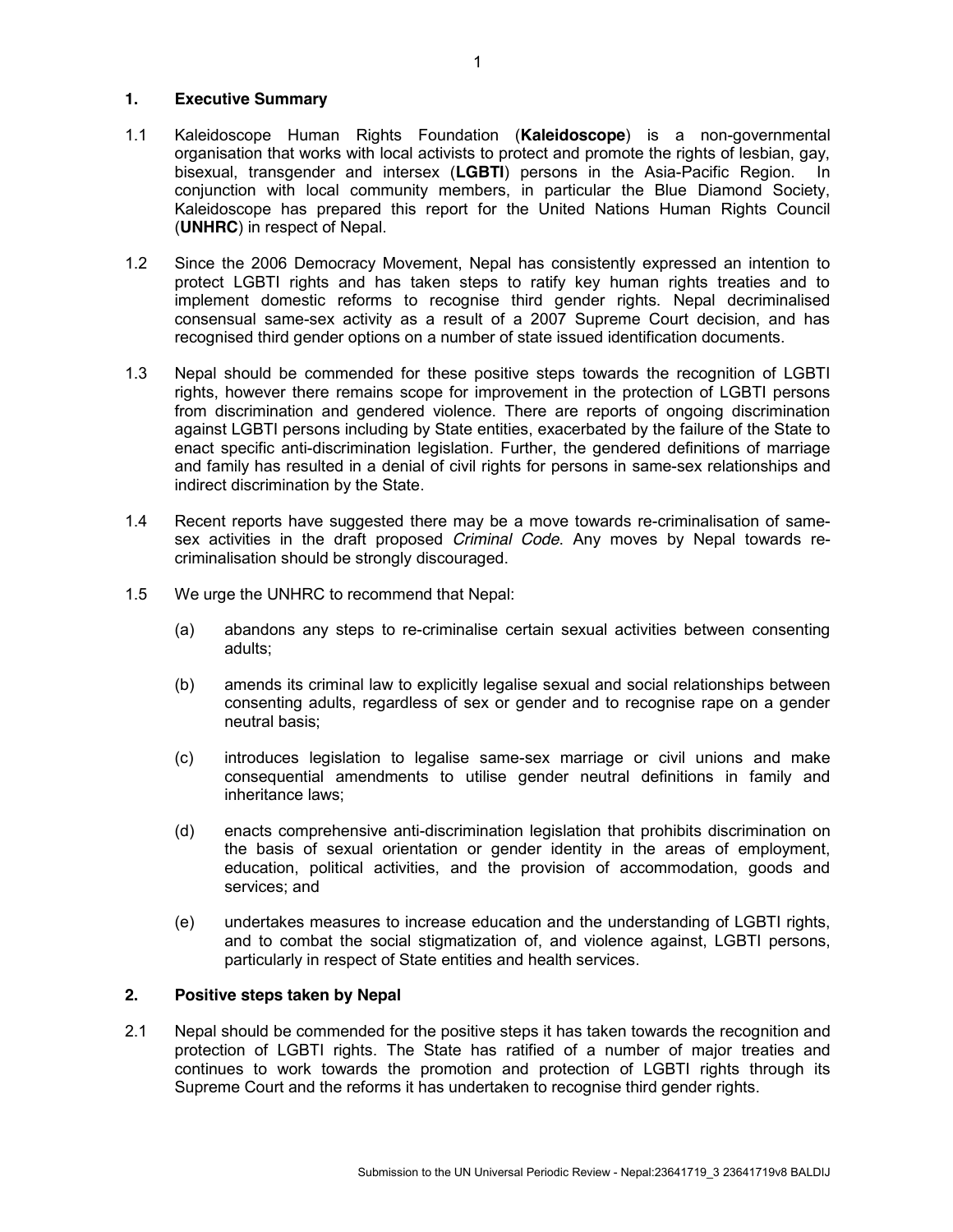2.3 Following this decision, Nepal amended its domestic laws to recognise a third gender option on state documents including census, voting and citizenship documentation.<sup>3</sup> The Nepalese Government has also taken steps to educate the public about LGBTI rights including the introduction of a secondary school syllabus which addresses sexual and gender minorities and the introduction of third gender public toilets. <sup>4</sup> In addition the Nepal Human Rights Commission has actively participated in the protection of LGBTI rights including where rights have been impinged upon by State authorities.<sup>5</sup>

2.4 The Supreme Court of Nepal (**Supreme Court**) has continued to be progressive in the protection of LGBTI rights. In 2012 it recognised the legitimacy of a lesbian relationship and rights to self determination in respect of sexual orientation<sup>6</sup> and, in 2013, it ruled that the Nepalese Government was to issue passports with third gender options.<sup>7</sup> The Court also found in 2013 that persons had a right to self determination and privacy in respect of their appearance and ordered police not to harass citizens according to their personal interests and appearance.<sup>8</sup>

## **3. Obligations under international law to protect LGBTI persons from discrimination**

3.1 Nepal is a signatory to *International Covenant on Civil and Political Rights*<sup>9</sup> (**ICCPR**) and the First Optional Protocol to the ICCPR10, the *International Covenant on Economic, Social and* 

<sup>1</sup> *Pant v Nepal* writ No. 917 of the year 2064 BS (2007 AD) translated to English in NLA Law Journal 2008;

<sup>2</sup> *Pant v Nepal* writ No. 917 of the year 2064 BS (2007 AD) translated to English in NLA Law Journal 2008 p. 278;

<sup>3</sup> M Bochenek and K Knight, *Establishing a Third Gender Category in Nepal: Process and Prognosis* Emory International Law Review, Vol 26, Issue 2012, available at http://law.emory.edu/eilr/content/volume-26/issue-1/recentdevelopments/establishing-a-third-gender-in-nepal.html;

UNDP, *Nepal census recognizes third gender for the first time,* available at http://www.undp.org/content/undp/en/home/ourwork/hiv-aids/successstories/Nepal\_third\_gender\_census\_recognition/.

<sup>4</sup> Blue Diamond Society Annual Report published 5 September 2014, available at http://bds.org.np/annual-report-2014/;

<sup>5</sup> National Human Rights Commission of Nepal – Report to the Regional National Human Rights Institutions Project on Inclusion, the Right to Health and Sexual Orientation and Gender Identity at p. 7, available at http://www.undp.org/content/dam/rbap/docs/Research%20&%20Publications/hiv\_aids/rbap-hhd-2013-nhri-project-onright-to-health-sogi-nepal.pdf;

<sup>6</sup>Manesh Shrestha, *Nepal court allows lesbian live-in relationship,* Times of India, 6 November 2012, available at http://timesofindia.indiatimes.com/world/south-asia/Nepal-court-allows-lesbian-live-inrelationship/articleshow/17116724.cms?referral=PM;

Nepal Monitor, *Adults free to live together: SC*, 5 November 2012, available at https://www.nepalmonitor.org/index.php/reports/view/1007.

<sup>7</sup> Rawstory, *Nepal court orders passport change for transgender citizens*, 11 June 2013, available at http://www.rawstory.com/rs/2013/06/nepal-court-orders-passport-change-for-transgender-citizens/.

<sup>8</sup> Himalayan Times, *SC verdict lifts taboo on long hair, ear jewellery*, 8 April 2013, available at http://www.thehimalayantimes.com/fullNews.php?headline=SC+verdict+lifts+taboo+on+long+hair%26sbquo%3B+ear+je wellery&NewsID=372083.

<sup>9</sup> UN General Assembly, *International Covenant on Civil and Political Rights*, 16 December 1966, United Nations, Treaty Series, vol. 999, p. 171.

<sup>10</sup> UN General Assembly, *Optional Protocol to the International Covenant on Civil and Political Rights*, 19 December 1966, United Nations, Treaty Series, vol. 999, p. 171.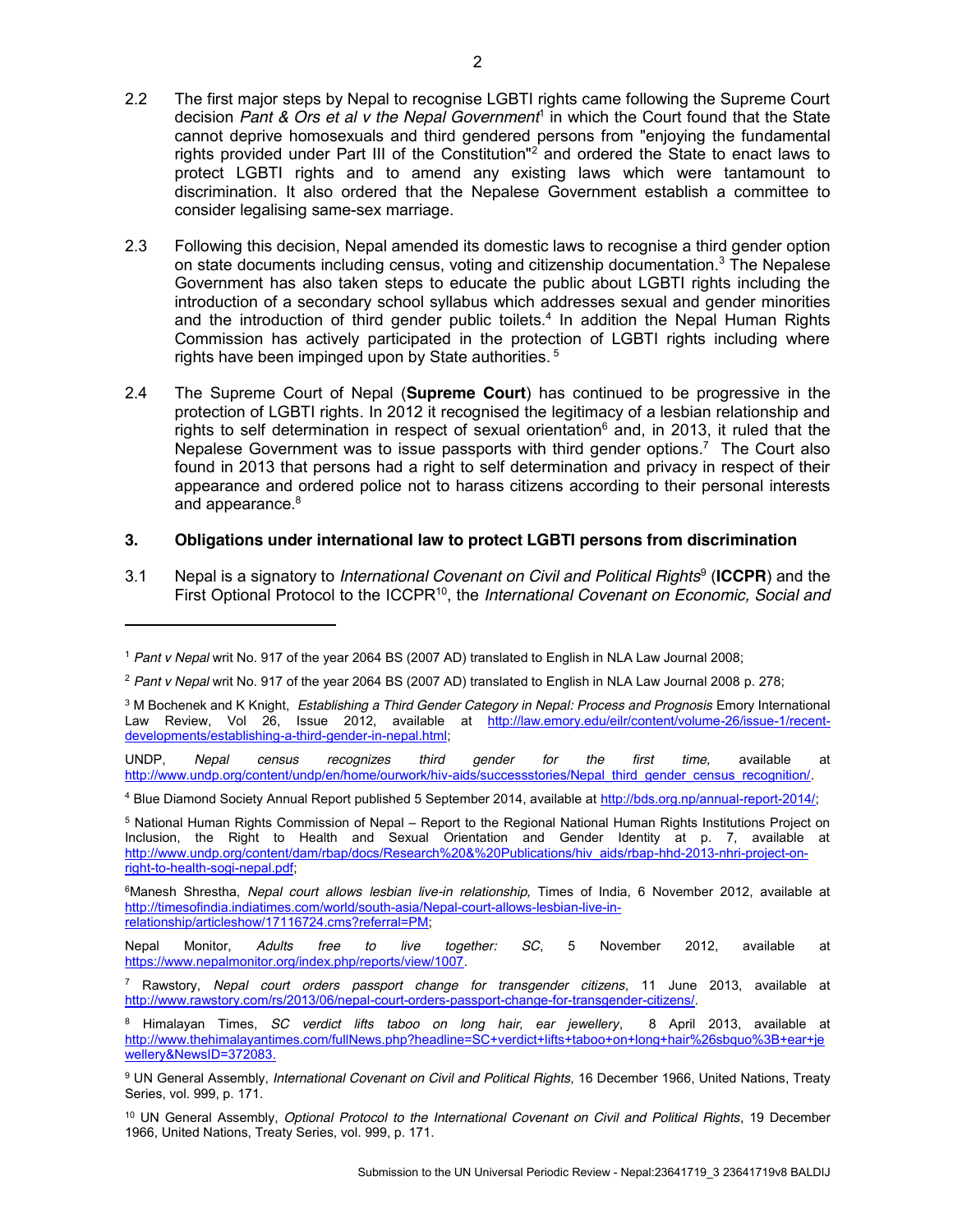*Cultural Rights*<sup>11</sup> (**ICESCR**), the *Convention on the Elimination of All Forms of Discrimination Against Women*<sup>12</sup> (**CEDAW**) and the *Convention on the Rights of the Child<sup>13</sup>* (**CRC**).

- 3.2 Representatives from Nepal have participated in the development of the Yogyakarta Principles, which outline the International Commission of Jurists and International Service for Human Rights' legal principles and recommendations on the application of international human rights law in relation to sexual orientation and gender identity. In 2011, the joint statement *"Ending Acts of Violence and Related Human Rights Violations Based on Sexual Orientation and Gender Identity"* was issued during the general debate of the UNHRC with the Nepal as a signatory.<sup>14</sup>
- 3.3 The United Nations Human Rights Committee has recognised that rights under Article 2, 17 and 26 of the ICCPR confer a number of protections on LGBTI persons including obligation on State Parties to ensure laws and policies do not discriminate against a person on the grounds of sexual orientation or gender identity, and the protection of adult consensual sexual activity from arbitrary intervention by the State.<sup>15</sup> The Committee has also found Article 26 of the ICCPR establishes a right for all persons to marriage and to found a family regardless of gender identity or sexual orientation.<sup>16</sup> This is supported by the ICESCR which establishes equal rights to self determination, access to health care, education, family and inheritance rights and cultural participation for all persons.<sup>17</sup>
- 3.4 Article 2 of CEDAW obliges State Parties to prevent discrimination against a person on the grounds of sex or gender identity and Article 8 requires State Parties to take positive steps to reduce cultural and social prejudices in respect of gender stereotypes.<sup>18</sup> Similarly, Article 2 of the CRC requires State Parties to take all appropriate measures to ensure that children are protected against all forms of discrimination, including on the ground of sex. Significantly, the obligations on State Parties in Article 2 of the CRC extend to a child's parent or legal guardian, and accordingly a State Party cannot discriminate against a child on the basis of their parent's or legal guardian's sex.<sup>19</sup>
- 3.5 Article 9 of the *Nepal Treaty Act, 2047* (1990) provides that international treaties are given full domestic effect once ratified. Further, to the extent of any inconsistency between domestic law and a treaty, the treaty shall prevail. Accordingly Nepal's international commitments also confer domestic obligations on the Nepalese Government.

<sup>11</sup> UN General Assembly, *International Covenant on Economic, Social and Cultural Rights*, 16 December 1966, United Nations, Treaty Series, vol. 993, p. 3.

<sup>12</sup> UN General Assembly, *Convention on the Elimination of All Forms of Discrimination Against Women*, 18 December 1979, United Nations, Treaty Series, vol. 1249, p. 13.

<sup>13</sup> UN General Assembly, *Convention on the Rights of the Child*, 20 November 1989, United Nations, Treaty Series, vol. 1577, p. 3.

<sup>14</sup> United Nations High Commissioner for Human Rights, *Discriminatory laws and practices and acts of violence against individuals based on their sexual orientation and gender identity*, 19th sess, UN Doc A/HRC/19/41 (17 November 2011).

<sup>15</sup> UN Human Rights Committee, *Toonen v Australia*, Communication No. 488/1992, UN Doc CCPR/C/50/D/488/92 (1992).

<sup>16</sup> UN Human Rights Committee, *Young v Australia*, Communication No. 941/2000, UN Doc CCPR/C/78/D/941/2000 (2003)

<sup>17</sup> UN General Assembly, *International Covenant on Economic, Social and Cultural Rights*, 16 December 1966, United Nations, Treaty Series, vol. 993, p. 3.

<sup>18</sup> UN General Assembly, *Convention on the Elimination of All Forms of Discrimination Against Women*, 18 December 1979, United Nations, Treaty Series, vol. 1249, p. 13.

<sup>19</sup> UN General Assembly, *Convention on the Rights of the Child*, 20 November 1989, United Nations, Treaty Series, vol. 1577, p. 3.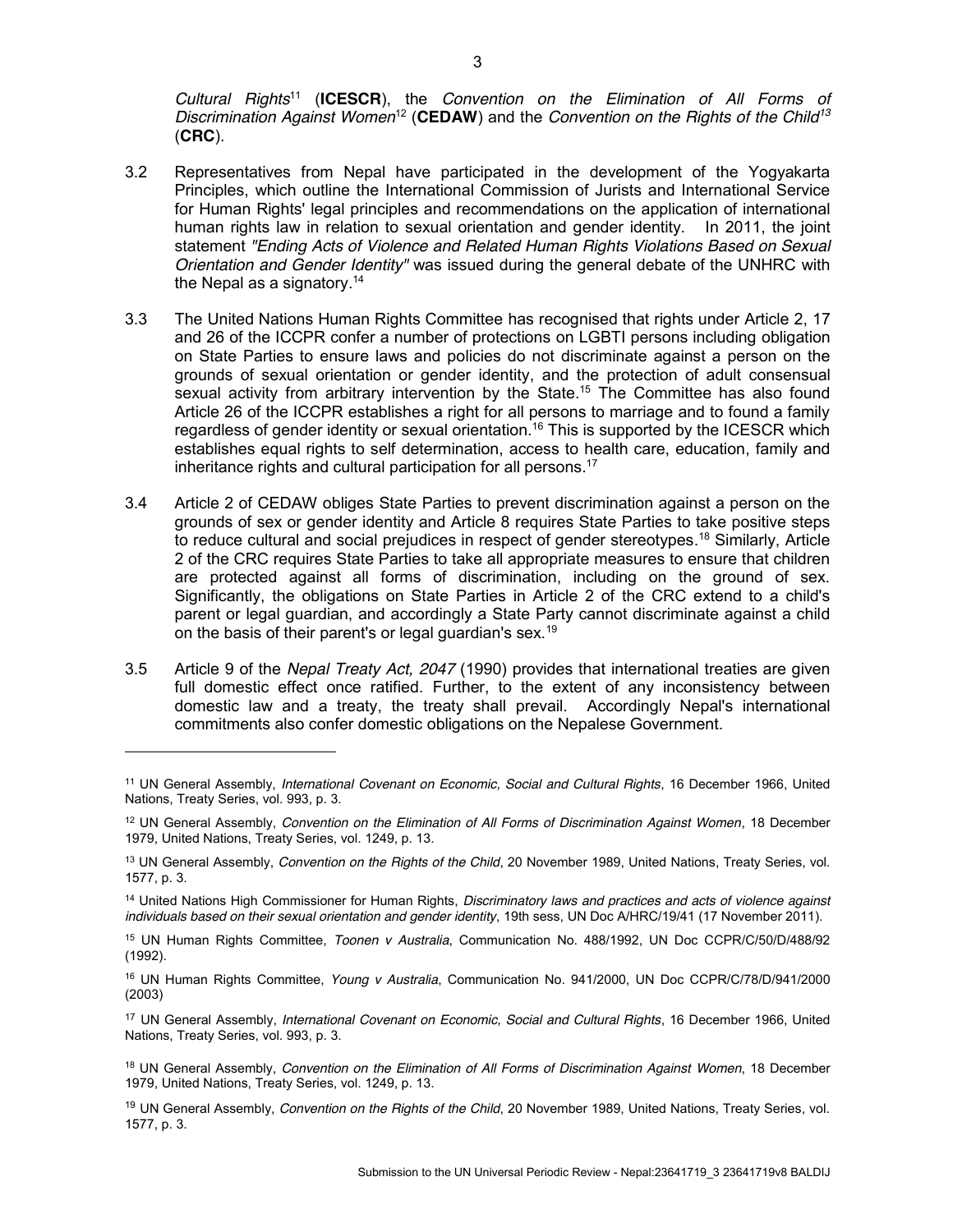- 3.6 Domestically, the Supreme Court in *Pant* found that LGBTI persons were entitled to the fundamental protections under the *Interim Constitution of Nepal,* 2063 (2007) (**Interim Constitution**) including equality before the law. The Court also found that there was a positive obligation on the State to recognise third gendered persons and to enact legislation to protect LGBTI persons from discrimination.
- 3.7 In light of the above, Nepal must adhere to significant obligations both under domestic and international law in respect of the recognition and protection of LGBTI rights.

## **4. Discrimination against LGBTI persons**

 $\overline{a}$ 

- 4.1 Despite Nepal's positive steps, the lack of adequate legal protections against discrimination on the basis of sexual orientation and gender identity, the continuing arrests of LGBTI persons for nominal offences and the failure to legally recognise same-sex relationships, demonstrate a number of violations of Nepal's international obligations (and consequently, domestic obligations).<sup>20</sup>
- 4.2 Nepal has yet to implement a number of recommendations from the previous periodic review in respect of LGBTI rights or and from the decision in *Pant*. Recent commentary suggests there may be some revision of the legal status of LGBTI persons as discussed below.21

## **5. Failure to specifically recognise discrimination on the basis of sexual orientation and gender identity**

- 5.1 Under its international and domestic obligations Nepal is required to provide effective legal protection against discrimination against LGBTI persons. Article 13 of the Interim Constitution grants all persons equality before the law but does not specifically address discrimination on the basis of sexual orientation and gender identity and does not specify other areas of potential discrimination such as education, health, employment and the provision of goods and services.
- 5.2 While the decision in *Pant* is such that LGBTI persons are protected by the equality obligation under Article 13 of the Interim Constitution, reports suggest that LGBTI persons

<sup>20</sup> See Article 2, 17, and 26 of the *International Covenant on Civil and Political Rights*, 16 December 1966, United Nations, Treaty Series, vol. 999, p. 171;

Article 1(1), 2(2) and 3 of the International Covenant on Economic, Social and Cultural Rights, 16 December 1966, United Nations, Treaty Series, vol. 993, p. 3;

Article 2 of the *Convention on the Elimination of All Forms of Discrimination Against Women*, 18 December 1979, United Nations, Treaty Series, vol. 1249, p. 13; and

Article 2, of the *Convention on the Rights of the Child*, 20 November 1989, United Nations, Treaty Series, vol. 1577, p. 3.

<sup>21</sup> Blue Diamond Society Annual Report published 5 September 2014, at p. 31 available at http://bds.org.np/annualreport-2014/;

Human Rights Campaign Blog LGBT Pride and Volatility in Nepal, 13 August 2014, available at http://www.hrc.org/blog/entry/lgbt-pride-and-volatility-in-nepal;

Jim Redmond, Nepal to Consider Re-criminalising Homosexuality, 4 August 2014 available at http://www.towleroad.com/2014/08/nepal-to-consider-re-criminalizing-homosexuality.html;

Sunil Babu Pant Nothing about us, without us, Nepali Times, 1 – 7 August 2014 available at http://nepalitimes.com/regular-columns/Comment/right-of-equality-of-gender-and-other-minorities-under-threat,335;

Bibek Bhandari Draft marriage law hangs over Nepal's LGBT community ahead of rights parade, South China Morning Post, 10 August 2014 available at http://www.scmp.com/news/asia/article/1570300/draft-marriage-law-hangs-overnepals-lgbt-community-ahead-rights-parade.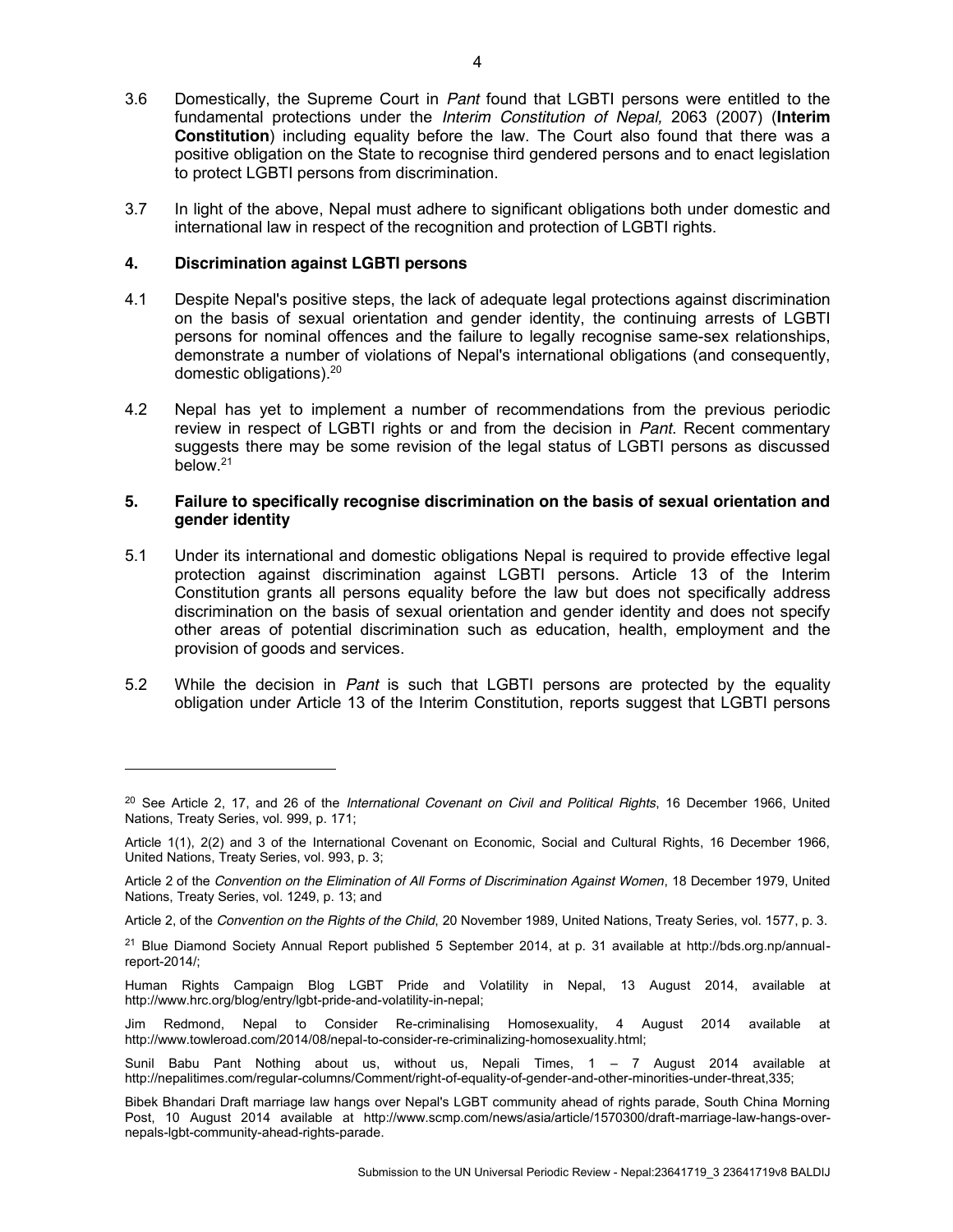continue to be the subject of discriminatory practices both by private and State entities.<sup>22</sup> As there is no law specifically prohibiting discrimination on the basis of sexual orientation and gender identity, victims of discrimination have limited legal recourse or remedies for breaches of their human rights.

- 5.3 A 2012 study found that 60% of LGBTI persons experienced discrimination in areas including work, education and health care. $23$  There have been numerous testimonies evidencing denial of health care, arbitrary arrest and restrictions of civil liberties by authorities, as well as continuing social stigma for LGBTI persons in Nepal.
- 5.4 The failure to enact legislation specifically prohibiting discrimination on the basis on sexual orientation and gender identity is contrary to Nepal's obligations as a signatory to CEDAW, CRC and the ICCPR, together with the directions issued by its Supreme Court. This failure also limits the ability LGBTI persons to obtain adequate remedies for breaches of their rights as required by Article 2(3) of the ICCPR.

#### *Examples of discrimination by State authorities*

 $\overline{a}$ 

- 5.5 There is evidence that State authorities are complicit in a number of discriminatory actions against LGBTI people. For instance, in 2013 the Chief District Office refused to renew a prominent LGBTI activist group's periodic registration to allow it to continue its operations and it has been reported that the Chief District Office has sought higher bail fees for LGBTI persons than heterosexual persons in similar circumstances.24
- 5.6 In addition, there have been a number of reports of police violence against LGBTI persons including accusations of rape,<sup>25</sup> torture<sup>26</sup> and arbitrary arrest.<sup>27</sup> There is evidence to suggest

Wilson et al, Stigma and HIV risk among Metis in Nepal Culture Health and Sexuality, Vol. 13, No. 3, March 2011 at p. 260 and 262, available at http://www.tandfonline.com/doi/abs/10.1080/13691058.2010.524247?journalCode=tchs20#preview;

Pathak et al, *Gender Identity: Challenges to Accessing Social and Health Care Services for Lesbians in Nepal,* Global Journal of Health Science, Vol. 2, No. 2; October 2010 available at http://www.ccsenet.org/journal/index.php/gjhs/article/view/6667;

<sup>&</sup>lt;sup>22</sup> See for instance, Singh et al, *Human rights violations among sexual and gender minorities in Kathmandu, Nepal: a <i>qualitative investigation*, BCM International Health and Human Rights 2012, available at *qualitative investigation,* BCM International Health and Human Rights 2012, available at http://www.biomedcentral.com/1472-698X/12/7;

National Human Rights Commission of Nepal – Report to the Regional National Human Rights Institutions Project on Inclusion, the Right to Health and Sexual Orientation and Gender Identity at p. 7, available at http://www.undp.org/content/dam/rbap/docs/Research%20&%20Publications/hiv\_aids/rbap-hhd-2013-nhri-project-onright-to-health-sogi-nepal.pdf;

Human Rights Watch World Report 2014 at p. 358, available at http://www.hrw.org/sites/default/files/wr2014\_web\_0.pdf;

Blue Diamond Society Annual Report published 5 September 2014, available at http://bds.org.np/annual-report-2014/;

Singh et al, *Human rights violations among sexual and gender minorities in Kathmandu, Nepal: a qualitative investigation*, BCM International Health and Human Rights 2012, http://www.biomedcentral.com/1472-698X/12/7.

<sup>23</sup> Singh et al, *Human rights violations among sexual and gender minorities in Kathmandu, Nepal: a qualitative investigation,* BCM International Health and Human Rights 2012, http://www.biomedcentral.com/1472-698X/12/7.

<sup>&</sup>lt;sup>24</sup> National Human Rights Commission of Nepal – Report to the Regional National Human Rights Institutions Project on Inclusion, the Right to Health and Sexual Orientation and Gender Identity at p. 7, available at http://www.undp.org/content/dam/rbap/docs/Research%20&%20Publications/hiv\_aids/rbap-hhd-2013-nhri-project-onright-to-health-sogi-nepal.pdf;

Blue Diamond Society Annual Report published 5 September 2014, available at http://bds.org.np/annual-report-2014/.

<sup>25</sup> Singh et al, *Human rights violations among sexual and gender minorities in Kathmandu, Nepal: a qualitative investigation,* BCM International Health and Human Rights 2012, available at http://www.biomedcentral.com/1472- 698X/12/7.

<sup>&</sup>lt;sup>26</sup> National Human Rights Commission of Nepal – Report to the Regional National Human Rights Institutions Project on Inclusion, the Right to Health and Sexual Orientation and Gender Identity at p. 7, available at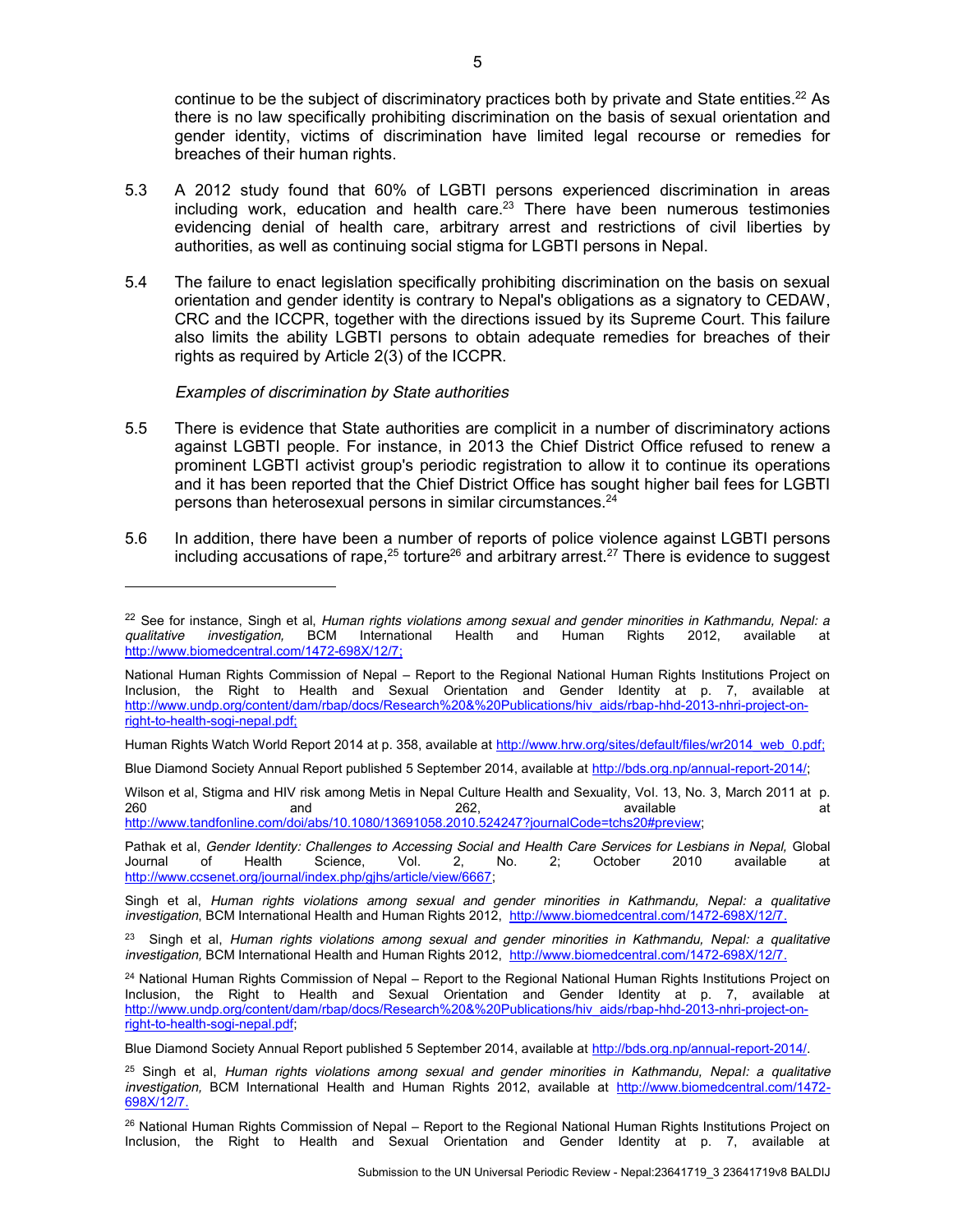that the 'public nuisance' offence has been used in a discriminatory manner to detain LGBTI persons, such as a February 2013 incident where four transgendered women were arrested and detained for up to 25 days without further charge. <sup>28</sup>

*Discrimination in access to health services*

- 5.7 Commentary suggests LGBTI persons in Nepal feel marginalised in accessing health services, in particular in relation to HIV/AIDS transmissions and sexual health services.<sup>29</sup> Given that the LGBTI community in Nepal records disproportionately high rates of HIV/AIDS infections, <sup>30</sup> access to adequate healthcare is of key importance to the LGBTI community. Around a third of LGBTI persons interviewed in a 2012 study expressed having experienced discrimination by health care workers<sup>31</sup> and a 2010 study found '*doctors were commonly perceived to regularly discriminate…on the basis of [participants'] sexual orientation*'.32
- 5.8 Recent reports have suggested the draft proposed Criminal Code proposes to introduce criminal sanctions for the transmission of HIV/AIDS even unknowingly, which is contrary to UN guidance<sup>33</sup> and would disproportionately affect the LGBTI community. Criminalising

Human Rights Watch World Report 2014 at p. 358, available at http://www.hrw.org/sites/default/files/wr2014\_web\_0.pdf;

Blue Diamond Society Annual Report published 5 September 2014, available at http://bds.org.np/annual-report-2014/;

Himalayan Times, *711 youths held*, 22 February 2013, http://www.thehimalayantimes.com/fullNews.php?headline=711+youth+held&NewsID=367413;

 $^{28}$  Human Rights Watch World Report 2014 at p. 358, available at http://www.hrw.org/sites/default/files/wr2014\_web\_0.pdf;

National Human Rights Commission of Nepal – Report to the Regional National Human Rights Institutions Project on Inclusion, the Right to Health and Sexual Orientation and Gender Identity at p. 7, available at http://www.undp.org/content/dam/rbap/docs/Research%20&%20Publications/hiv\_aids/rbap-hhd-2013-nhri-project-onright-to-health-sogi-nepal.pdf;

Blue Diamond Society Annual Report published 5 September 2014, at p. 31 available at http://bds.org.np/annual-report-2014/.

<sup>29</sup> UNDP et al., "Country Snapshots: Nepal HIV and Men Having Sex with Men", 2012: http://www.aidsdatahub.org/sites/default/files/documents/MSMSnapshots-Nepal.pdf;

UNDP, USAID, Being LGBT In Asia: Nepal Country Report, 2014 available at http://europe.undp.org/content/dam/rbap/docs/Research%20&%20Publications/hiv\_aids/rbap-hhd-2014-blia-nepalcountry-report.pdf;

Wilson et al, Stigma and HIV risk among Metis in Nepal Culture Health and Sexuality, Vol. 13, No. 3, March 2011 at p. 260 and 262, available at http://www.tandfonline.com/doi/abs/10.1080/13691058.2010.524247?journalCode=tchs20#preview;

Pathak et al, *Gender Identity: Challenges to Accessing Social and Health Care Services for Lesbians in Nepal,* Global Journal of Health Science, Vol. 2, No. 2; October 2010 available at http://www.ccsenet.org/journal/index.php/gihs/article/view/6667;

Singh et al, *Human rights violations among sexual and gender minorities in Kathmandu, Nepal: a qualitative investigation*, BCM International Health and Human Rights 2012, http://www.biomedcentral.com/1472-698X/12/7.

<sup>30</sup> Ibid.

 $\overline{a}$ 

31 Singh et al, Human rights violations among sexual and gender minorities in Kathmandu, Nepal: a qualitative investigation, BCM International Health and Human Rights 2012, http://www.biomedcentral.com/1472-698X/12/7..

<sup>32</sup> Pathak et al, *Gender Identity: Challenges to Accessing Social and Health Care Services for Lesbians in Nepal,* Global Journal of Health Science, Vol. 2, No. 2; October 2010 available at http://www.ccsenet.org/journal/index.php/gjhs/article/view/6667.

33 UNAIDS Guidance Note 2013: Ending overly broad criminalization of HIV non-disclosure, exposure and transmission: Critical scientific, medical and legal considerations available at

Submission to the UN Universal Periodic Review - Nepal:23641719\_3 23641719v8 BALDIJ

http://www.undp.org/content/dam/rbap/docs/Research%20&%20Publications/hiv\_aids/rbap-hhd-2013-nhri-project-onright-to-health-sogi-nepal.pdf;

<sup>27</sup> Angel L Martinez Cantera *Nepal's 'third gender'* Al Jazeera, 12 March 2014, available at http://www.aljazeera.com/indepth/features/2014/03/nepal-third-gender-201431181229222617.html;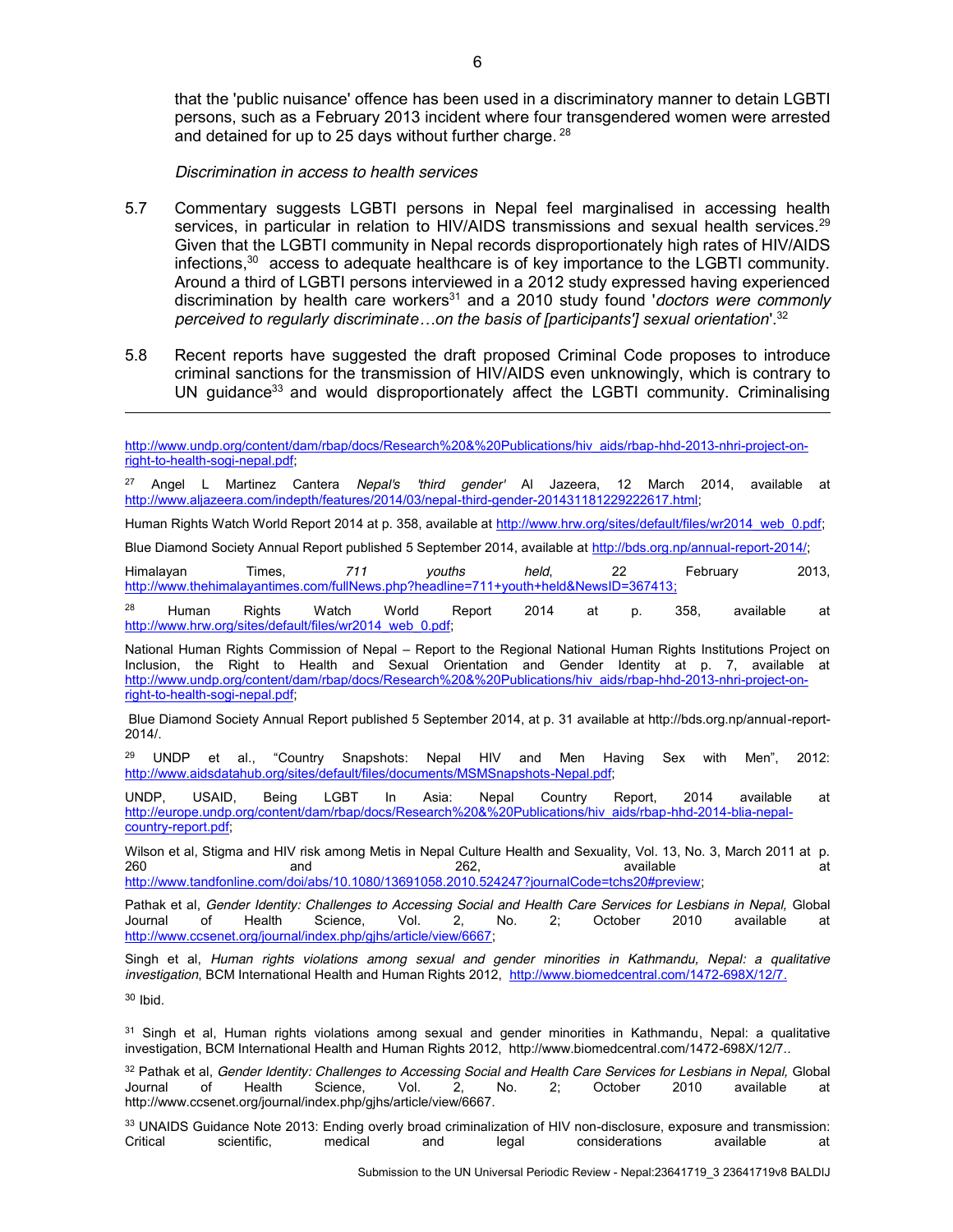unknowing transmission of HIV/AIDS risks increases both health concerns and stigmatisation of the LGBTI community and therefore, should be avoided.

#### **6. Re-criminalisation of certain sexual acts**

- 6.1 Recent reports have suggested that Nepal may be taking steps to re-criminalise certain sexual acts that specifying same-sex activity, all acts of oral sex and sodomy are "unnatural", and therefore an offence, under the draft proposed Criminal Code.<sup>34</sup>
- 6.2 This would be a significant regression on LGBTI rights and would erode any progressive steps taken by the Nepalese Government in the past decade, by effectively criminalising LGBTI persons' private, consensual activities. Any moves towards criminalisation should be strongly condemned.

## **7. Legalisation of same-sex marriage**

- 7.1 Despite the decision in *Joslin v New Zealand*<sup>35</sup>, there is growing support in the international community that international human rights law can and should be interpreted to include a right for same-sex couples to marry.36
- 7.2 Marriage is currently defined in Nepal's *Muluki Ain* (General Code) 2020 as specific to a union between a man and a woman.37 The Court in *Pant* ordered that the State establish a committee to determine the best way to implement changes to Nepalese domestic laws to allow for same-sex marriage.38 Despite announcing in January 2014 that the committee had finalised its findings, no report has been tabled in parliament and no laws legalising samesex marriage have been submitted to the Nepalese parliament.<sup>39</sup>
- 7.3 Reports suggest that some LGBTI persons are coerced into marriages in order to relieve economic stress on families and comply with expected social norms.<sup>40</sup> Participants in a

http://www.unaids.org/sites/default/files/en/media/unaids/contentassets/documents/document/2013/05/20130530\_Guida nce\_Ending\_Criminalisation.pdf.

<sup>34</sup> Blue Diamond Society Annual Report published 5 September 2014, at p. 31 available at http://bds.org.np/annualreport-2014/;

Human Rights Campaign Blog *LGBT Pride and Volatility in Nepal*, 13 August 2014, available at http://www.hrc.org/blog/entry/lgbt-pride-and-volatility-in-nepal;

Jim Redmond, *Nepal to Consider Re-criminalising Homosexuality*, 4 August 2014 available at http://www.towleroad.com/2014/08/nepal-to-consider-re-criminalizing-homosexuality.html;

Sunil Babu Pant *Nothing about us, without us*, Nepali Times, 1 – 7 August 2014 available at http://nepalitimes.com/regular-columns/Comment/right-of-equality-of-gender-and-other-minorities-under-threat,335;

Bibek Bhandari *Draft marriage law hangs over Nepal's LGBT community ahead of rights parade*, South China Morning Post, 10 August 2014 available at http://www.scmp.com/news/asia/article/1570300/draft-marriage-law-hangs-overnepals-lgbt-community-ahead-rights-parade.

<sup>35</sup> Human Rights Committee, Views: Communication No 902/1999, 75th sess, UN Doc CCPR/C/75/D/902/1999 (17 July 2002) ('Joslin v New Zealand').

<sup>36</sup> Paula Gerber, Kristine Tay and Adiva Sifris, *Marriage: A Human Right,* Sydney Law Review (Vol. 36:643)

<sup>37</sup> Part 3, Chapter 12 'On Husband and Wife', and Part 4, Chapter 17 'On Marriage, *Muluki Ain* (General Code) 2020.

<sup>38</sup> *Pant v Nepal* writ No. 917 of the year 2064 BS (2007 AD) translated to English in NLA Law Journal 2008 at p. 276.

<sup>39</sup> Angel L Martinez Cantera *Nepal's 'third gender'* Al Jazeera, 12 March 2014, available at http://www.aljazeera.com/indepth/features/2014/03/nepal-third-gender-201431181229222617.html; Blue Diamond Society Annual Report published 5 September 2014, available at http://bds.org.np/annual-report-2014/.

<sup>40</sup> Wilson et al Stigma and HIV risk among Metis in Nepal Culture Health and Sexuality, Vol. 13, No. 3, March 2011 p. 258 available at http://www.tandfonline.com/doi/abs/10.1080/13691058.2010.524247?journalCode=tchs20#preview;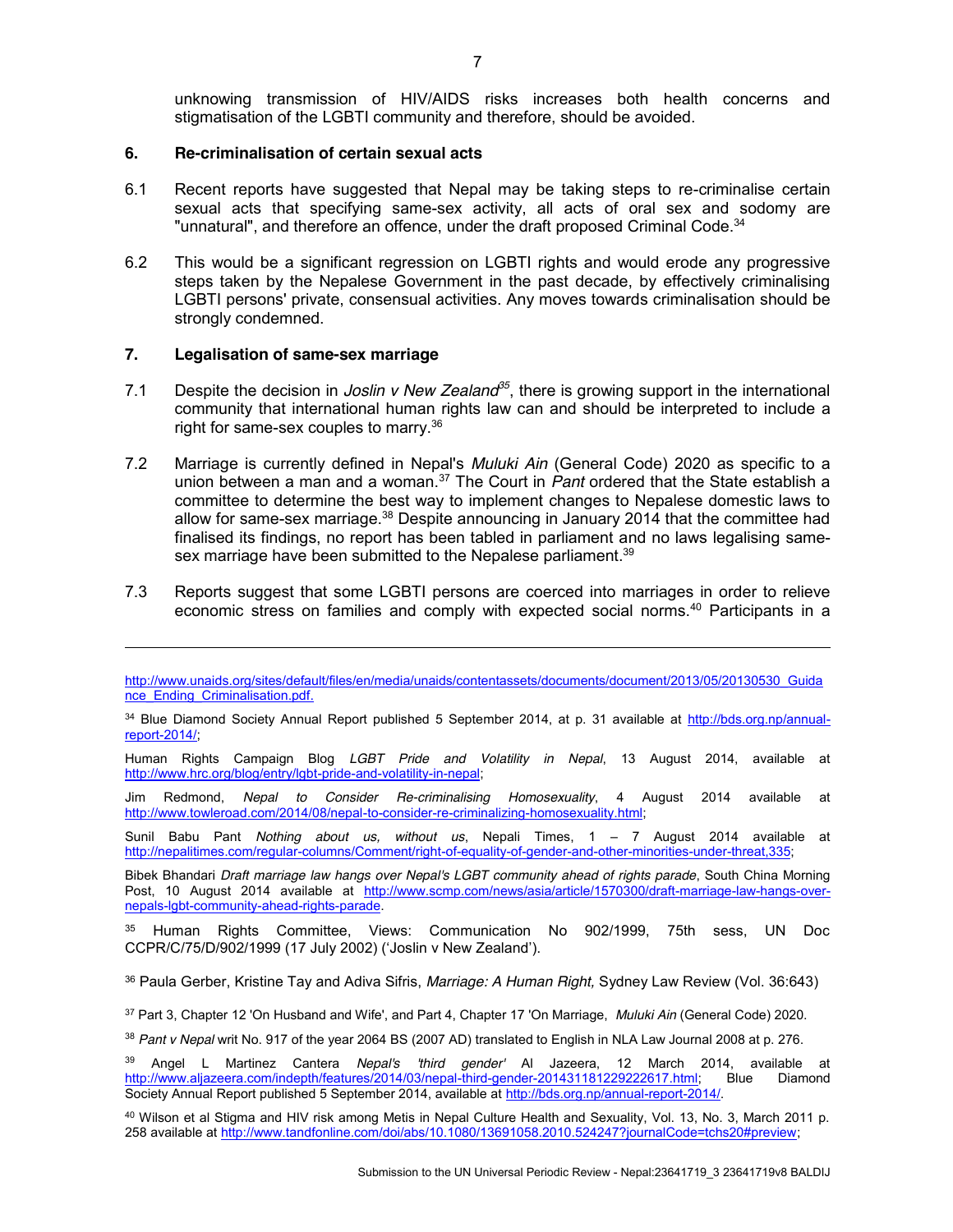2009 study identified conservative social approaches to marriage as a key driver of the stigmatisation of LGBTI persons in Nepal, exacerbated by the traditional importance of marriage as a way to address economic concerns. $41$  As same-sex marriages or relationships are not afforded legal recognition in Nepal, some LGBTI persons are obligated to marry in order to access civil economic rights afforded to those in heterosexual relationships. In some instances, marriages may be at odds with the principles enshrined in the Universal Declaration of Human Rights and the ICCPR, specifically that marriage must be entered into with the "free and full" consent of both parties.

- 7.4 In addition, there is a suggestion that family members utilise heterosexual marriages as a way to combat or cure suspected homosexual identity.<sup>42</sup> The lack of legal recognition contributes such practices and the ongoing socially conservative attitudes faced by LGBTI persons in Nepal, particularly in respect of family structures.
- 7.5 The failure to legalise same-sex marriage is potentially contrary to Nepal's obligations under international and domestic law, and coupled with the current drafting of succession and family law has significant negative repercussions for the civil and economic rights of LGBTI people in Nepal.

#### **8. Failure to utilise gender neutral legislation**

#### *Family and succession laws*

 $\overline{a}$ 

8.1 The terms "wife", "husband" and "family" (which is defined with reference to wife or husband rather than gender neutral 'spouse') are used in throughout the *Muluki Ain* as well as in a number of legislative instruments establishing civil rights. As these terms are not defined in a gender neutral way or with any recognition of de-facto relationships, persons in same-sex relationships are denied rights including property inheritance, $43$  family law rights, $44$  domestic violence crimes,<sup>45</sup> and next of kin rights.<sup>46</sup>

Pathak et al, *Gender Identity: Challenges to Accessing Social and Health Care Services for Lesbians in Nepal*, Global Journal of Health Science, Vol. 2, No. 2; October 2010 available at http://www.ccsenet.org/journal/index.php/gihs/article/view/6667;

Jim Redmond, *Nepal to Consider Re-criminalising Homosexuality*, 4 August 2014 available at http://www.towleroad.com/2014/08/nepal-to-consider-re-criminalizing-homosexuality.html;

Nepal Monitor *WHRD's Receive Threats for Work on Behalf of Lesbian Couple* available at https://www.nepalmonitor.org/reports/view/903.

<sup>41</sup> Wilson et al Stigma and HIV risk among Metis in Nepal Culture Health and Sexuality, Vol. 13, No. 3, March 2011 p. 258 available at http://www.tandfonline.com/doi/abs/10.1080/13691058.2010.524247?journalCode=tchs20#preview;

<sup>42</sup> Pathak et al, *Gender Identity: Challenges to Accessing Social and Health Care Services for Lesbians in Nepal*, Global Journal of Health Science, Vol. 2, No. 2; October 2010 available at http://www.ccsenet.org/journal/index.php/gjhs/article/view/6667;

Nepal Monitor *WHRD's Receive Threats for Work on Behalf of Lesbian Couple* available at https://www.nepalmonitor.org/reports/view/903.

43 Part 3 Chapter 13 'On Partition', Chapter 14 'On Women's Share and Property' and Chapter 16 'On Inheritance' *Muluki Ain* (General Code) 2020.

<sup>44</sup> Part 3 Chapter 12 'On Husband and Wife' and Chapter 15 'On Adoption', and Part 4 Chapter 17 'On Marriage' and Chapter 18 'On Adultery', *Muluki Ain* (General Code) 2020.

<sup>45</sup> *Domestic Violence (Crime and Punishment) Ac*t, 2066 (2009).

<sup>46</sup> See generally *Muluki Ain* (General Code) 2020.

Singh et al, *Human rights violations among sexual and gender minorities in Kathmandu, Nepal: a qualitative investigation,* BCM International Health and Human Rights 2012, available at http://www.biomedcentral.com/1472- 698X/12/7;